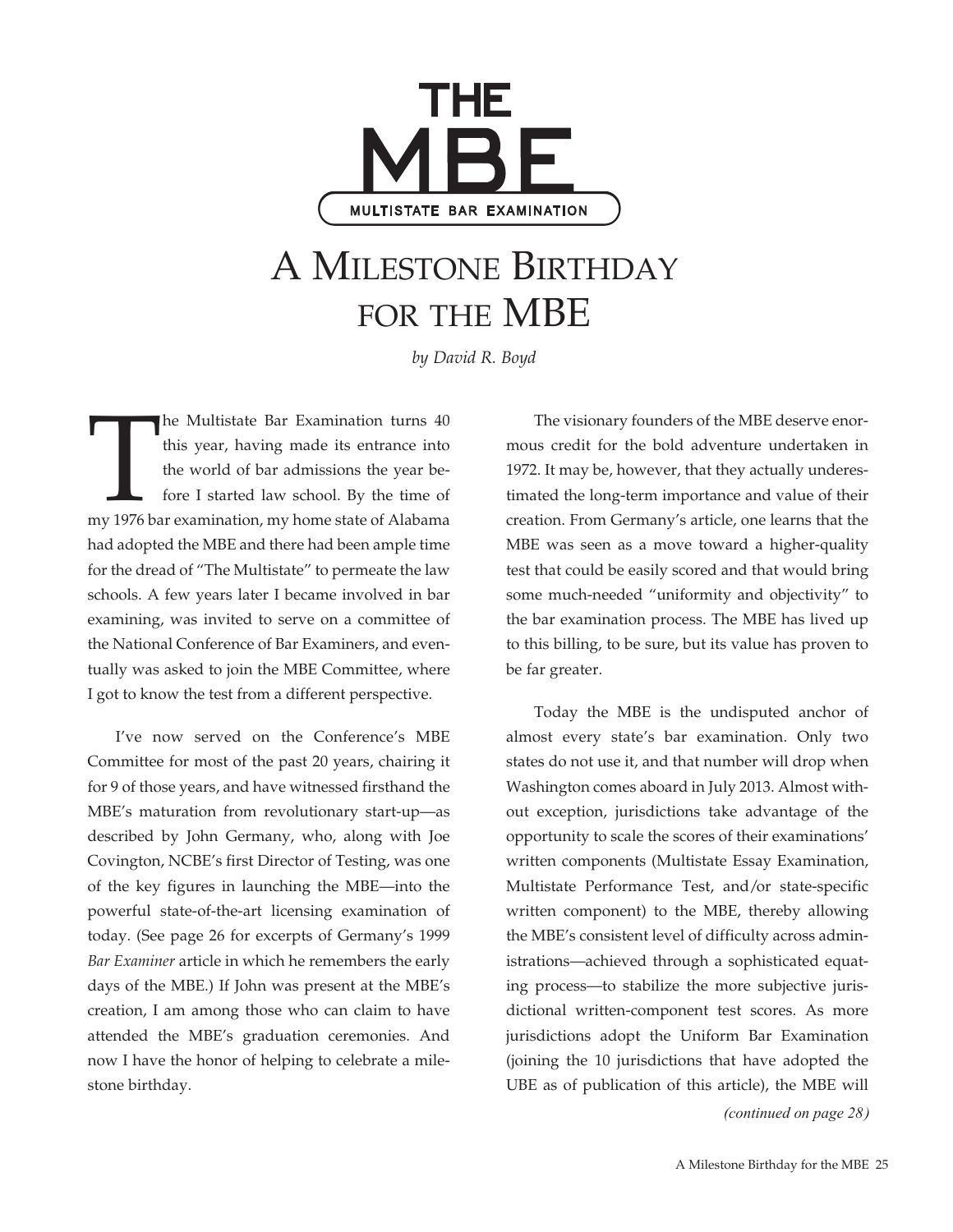*Editor's Note: The following is an excerpt from a November 1999* Bar Examiner *article by John Germany, former chair of the Florida Board of Bar Examiners (1970–1971), former chair of NCBE (1974–1976), and chair of NCBE's Multistate Bar Examination Committee from 1976 to 1985. The article, titled "Joe Covington: A Remembrance," commemorated the late Joe Covington (1911–1993), a former dean of the University of Missouri–Columbia School of Law and NCBE's first Director of Testing (1972–1985). Covington and Germany, working with a group of influential bar examiners, were instrumental in the creation, launch, and growth of the MBE—a revolutionary concept in bar examining. In the following excerpt, Germany recalls the early days of the MBE.*

[After Joe and I shared a class at Harvard Law School in 1947,] [o]ur paths crossed again when I attended a meeting of the National Conference of Bar Examiners in 1969 as a member of the newly formed NCBE Bar Examination Committee. Joe . . . was a member of a panel convened to discuss "A Uniform Bar Exam: National and Regional."

At that meeting, Joe made one of his first great contributions to the multistate bar exam by giving a name to our efforts to bring some uniformity and objectivity to the bar examination process. At the time, the states were fearful of a "national" bar exam which could cause them to lose their jurisdiction over the admitting process. Joe suggested we call our proposed examination a "multistate bar examination," and the name stuck . . . .

The energy created by this committee was a sight to behold. All of us knew that we were breaking new ground which would change the testing process. Despite the fact that Florida had been using them for several years and New York had used them as a part of its examination for many years, multiple choice questions were still generally looked upon as an unacceptable way to test legal knowledge. With the mounting number of applicants, however, the grading of essay papers was becoming onerous, and the delay in announcing the results was becoming unacceptable to both the state courts and the examinees. The time was ripe for a new examining process where a multistate test could be prepared according to professional standards and graded in a matter of a few weeks, giving jurisdictions additional time to grade any essays.

The first MBE was given in February of 1972 . . . [and] was given by only 11 jurisdictions. The test, consisting of 200 questions, was developed under Joe's auspices. He appointed the members of the drafting committees who developed questions to be given on the five original subjects of the exam: Torts, Contracts, Real Property, Evidence[,] and Criminal Law. (The sixth subject, Constitutional Law, was later added to the test.) Recruiting these volunteers was a huge job that involved finding both law faculty and practitioners with expertise in the subject areas.

We involved the Educational Testing Service (ETS) early in the processes of developing and grading the MBE. With an examination of these proportions, we felt that it was important to involve testing professionals from the inception. (This function was later taken over by American College Testing, now ACT.)

This first MBE was given without a hiccup, and it then became incumbent on the NCBE Bar Examination Committee members to promote the test to additional jurisdictions . . . .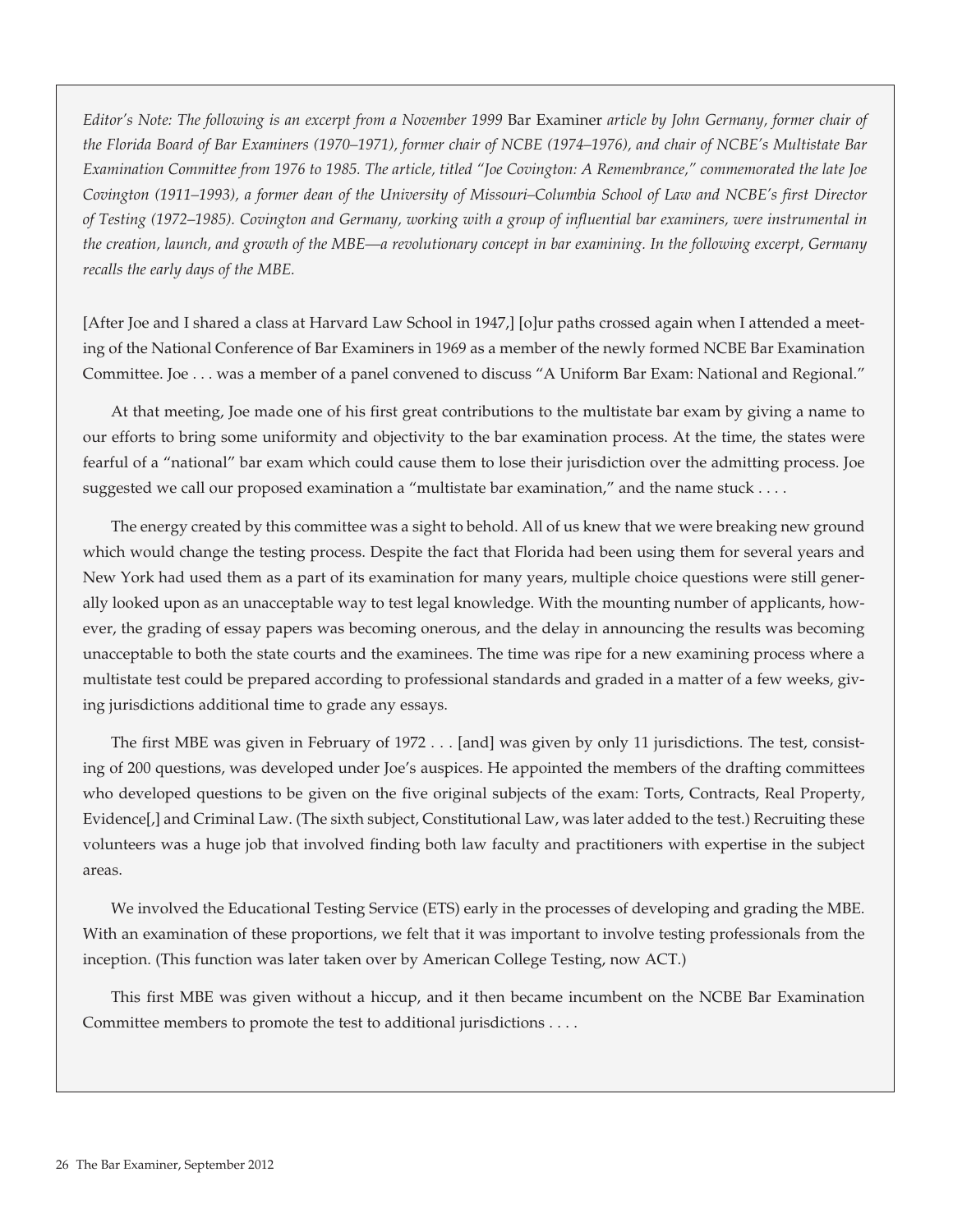In 1976, I became Chair of the Multistate Bar Examination Committee, and by this time developing the MBE had become the dominant activity of the National Conference . . . .

California's adoption of the examination was a coup that added thousands of examinees per exam. The major holdout continued to be New York. The New York Board of Law Examiners was reluctant to change its exam, which at the time consisted of both essay and multiple choice questions and which board members felt was working well.

Joe and I finally had a hearing before the judge of the Court of Appeals of the State of New York who was in charge of the New York examination. He met with us in New York City and we presented our case along with a member of the New York Board who argued against adopting the MBE. Sometime after this hearing, a decision was made to adopt the MBE, and the New York bar examiners, once on board, became advocates of the exam.

By the time New York joined the list of jurisdictions using the MBE, other jurisdictions had also begun to appreciate the advantages of administering this exam. The list was growing.

With the growing success of the exam, it became necessary to validate the exam to prove its testing ability. Joe selected a blue ribbon commission to complete the assessment. When this commission gave its stamp of approval, it became easier for the committee to sell the exam to the remaining jurisdictions. (Our efforts were successful, as today all but two jurisdictions have adopted the MBE.)

*(The complete article is available on NCBE's website at http://www.ncbex.org/assets/media\_files/Bar-Examiner/ articles/1999/680499\_RemembranceCovington.pdf.)*



Joe Covington and John Germany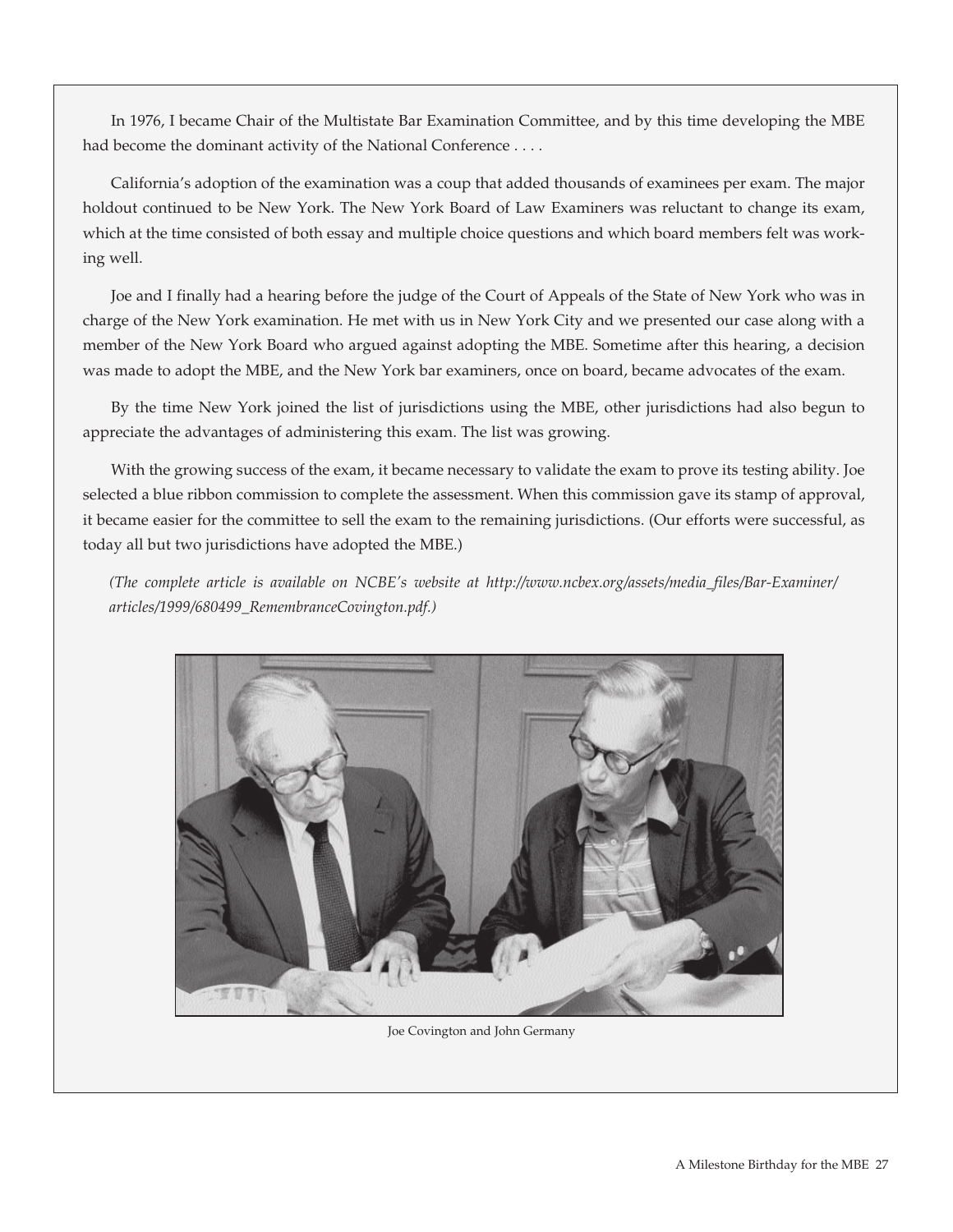continue to anchor that multi-component examination for decades to come. As Germany reflected in his article, the founders of the MBE knew they were "breaking new ground which would change the testing process." Forty years' experience has proven the accuracy of their prediction, even if their new test has turned out to be even more dynamic than they imagined.

John Germany of Florida served as chair of the MBE Committee during the test's infancy and early adolescence, turning the reins over to Sumner Bernstein of Maine in 1985, who was followed three years later by Doug Roche of Michigan. These veteran bar examiners ably shepherded the exam through the growing pains of the "teenage" years, watching the program continue to gain stature and momentum. Jane Peterson Smith, NCBE Director of Testing during the 1990s, was influential in the MBE's being increasingly embraced nationwide and was an important contributor to the development of the MBE program generally. Greg Murphy of Montana, who became MBE Committee chair in 1994, not only guided the committee with great ability and dedication but was among those with the foresight to recognize that the future health and success of not only the MBE, but of the National Conference itself, demanded investment in better resources, from first-class physical facilities to in-house professional testing expertise. I followed Greg as chair, serving from 1999 to 2008, before giving way to the current chair, Franklin Harrison of Florida, whose wise stewardship has been evident as the MBE program has achieved national respect.

Although today's MBE remains structurally almost identical to its ancestor of the 1970s, relying on 200 multiple-choice items divided among six (earlier five and soon, with the addition of Federal Civil Procedure, to be seven) basic areas of law, the MBE has undergone changes over the years that have significantly improved it not only from a psychometric standpoint, but also in the perceptions of its users. Evolutionary during the test's first three decades, these improvements accelerated as the century turned, when the National Conference made the decision to enhance its professional staff by the addition of doctoral-level testing and measurement professionals who would oversee test development and research, and interface on testing issues with the outside testing contractors used by the Conference at that time. I consider this decision, conceived and proposed to the NCBE Board of Trustees by NCBE President Erica Moeser, to be one of the most significant and forward-thinking decisions made in the 25 years during which I have been associated with the Conference.

Selected in 2001 to serve as Director of Testing was Dr. Susan Case, who had occupied a similar position with the National Board of Medical Examiners and who had extensive experience in test development and other aspects of high-stakes licensing examinations. Susan's background and experience were a perfect fit at the right time. Coming aboard at about the same time was Dr. Michael Kane, a university professor and former senior research scientist for a national testing contractor. Mike became NCBE's first Director of Research, a position from which he could not only study the MBE and NCBE's other tests from a statistical perspective but also assist user jurisdictions in understanding and improving their local examinations and in maximizing the utility and benefits of NCBE's tests.

These testing and measurement professionals, guided by President Moeser and assisted by an able staff, delivered as anticipated. Favored with new space and enhanced resources associated with the relocation of NCBE's headquarters from Chicago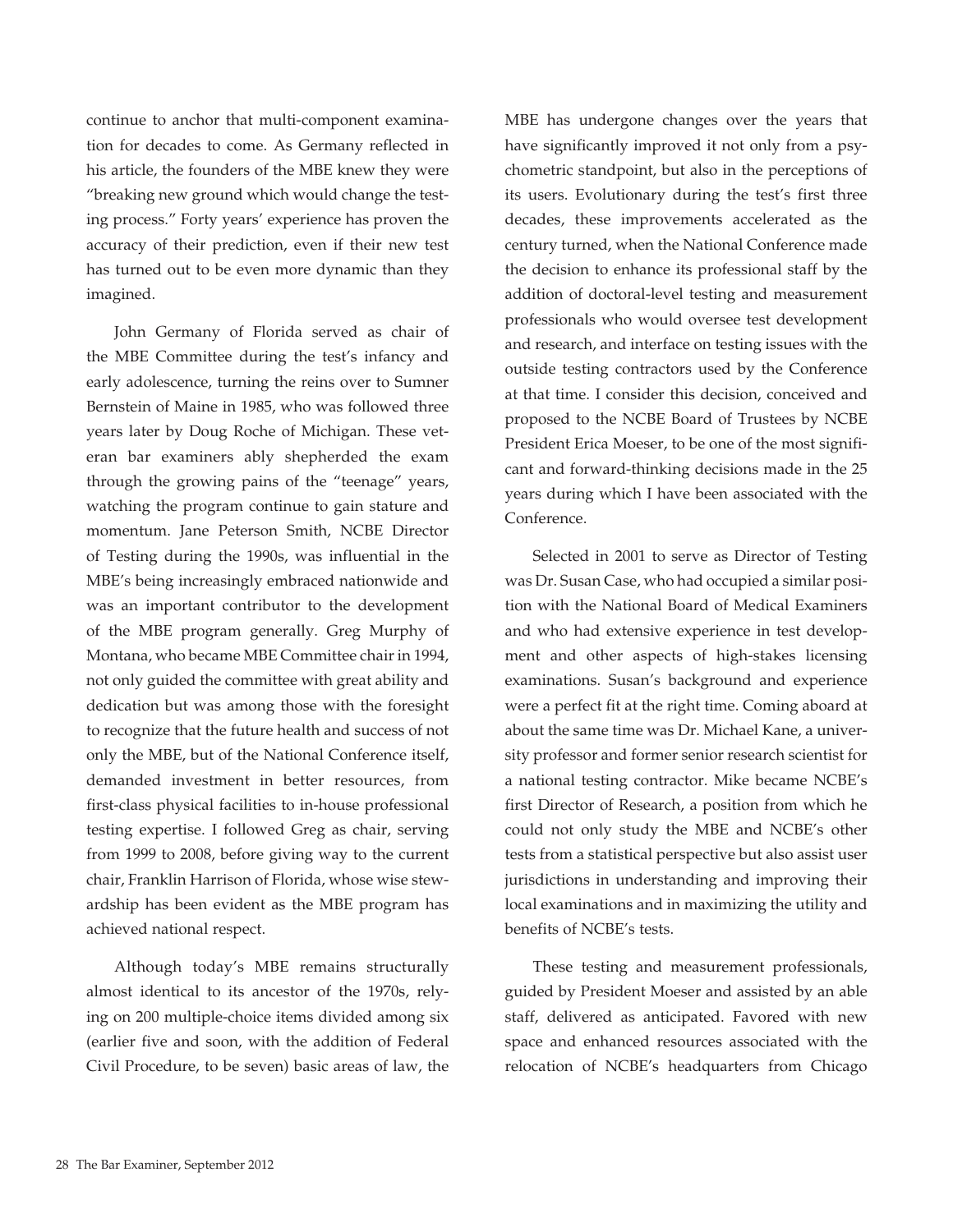to Madison, Wisconsin, in 2000, they set about to simplify and improve test item formats, educate test drafting committees in item-writing techniques, improve the process by which items are reviewed by outside experts, introduce item pretesting, enhance test security, modernize the equating process, undertake a thorough review of MBE content specifications, establish a research agenda, develop online practice exams, and generally propel the MBE into the world of modern licensure testing.

The goal of bringing all aspects of the MBE program in-house—ending the historical relationships with outside testing organizations Educational Testing Service (ETS) and ACT—was begun in the fall of 2009 when the staff took over test development, and was realized in full by the time of the February 2012 administration. The entire MBE program, soup to nuts, is now managed from NCBE's Madison headquarters.

The chairs of the six behind-the-scenes but essential MBE drafting committees (each of these drafting committees addressing one of the six areas of law covered by the MBE) have embraced the advances in the MBE program in recent years and have worked closely with President Moeser, the testing staff, and the MBE Committee to improve items and adopt other measures to enhance test quality. The MBE drafting committees are composed of an average of five members, with academics, lawyers, and judges participating. The drafting committees have been stable and productive over the years, chaired by distinguished lawyers such as Professor John Reed, who headed the Evidence Committee from its inception until 2003 and continued to serve on the committee for four more years. The meeting of the "six chairs" with the MBE Committee each fall has become a tradition since its beginning some 17 years

ago; this full weekend of idea-sharing has contributed to measurable improvement in the MBE, which now regularly hits the high statistical marks that for years were merely aspirational.

Improvements to the examination continue still. Soon Federal Civil Procedure questions will be added, preliminary drafting sessions having already been held. The Conference is also conducting a content validity study designed to identify the knowledge, skills, and abilities required of entry-level lawyers, the results of which are currently being reviewed. This first-of-its-kind undertaking in the legal profession seems to confirm in large part the appropriateness of current MBE test content and may possibly identify additional subject matter to be tested on the MBE—or may suggest other knowledge and skills worthy of assessment and the means by which to test them.

Mike Kane has now retired from NCBE, accepting appointment in 2009 to the Samuel J. Messick Chair in Test Validity at ETS. Mike's successor is Dr. Mark Albanese, who holds a Ph.D. in statistics and measurement and joined NCBE from a faculty position at the University of Wisconsin. Susan Case remains closely involved with the MBE, constantly looking for ways to improve the exam, keep it current with the latest developments in licensure testing, and strengthen its reliability. And from her perch as President of NCBE, Erica Moeser is never far away from the action, recognizing—as we all do—that the MBE is truly the bell cow of the National Conference's herd of tests and that as the MBE goes, so goes bar examining in America.

Happy 40th birthday to the Multistate Bar Examination, and thanks to Joe Covington, John Germany, and the others on the team who birthed it!